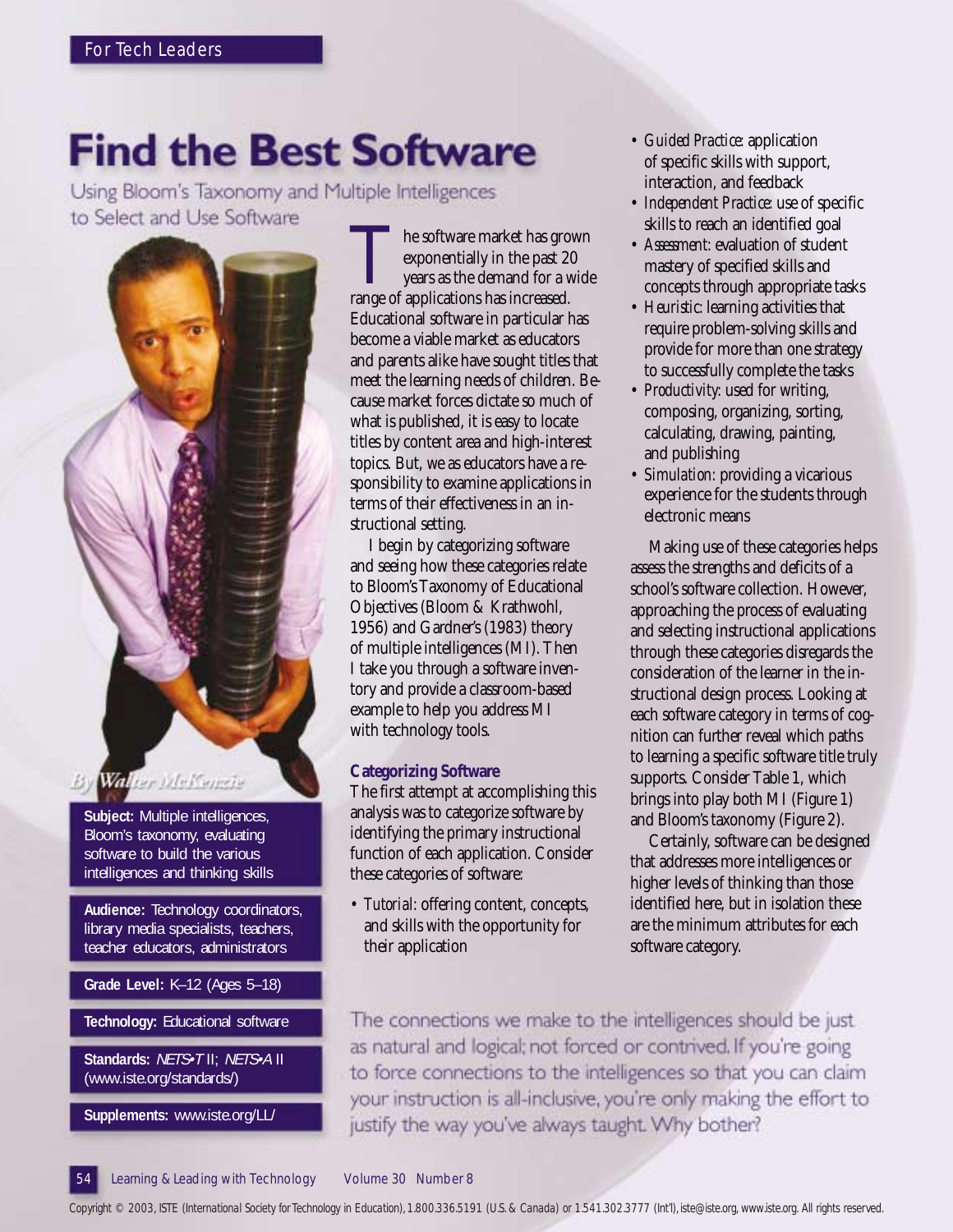Consider the implications of breaking down software in this way: Tutorial and Assessment applications address at least the logical and verbal intelligences at the lowest levels of Bloom's taxonomy. Can't these applications involve visuals, auditory effects, and other extras? Of course. But look at the process these applications take the learner through to accomplish a task. They tend to be very linear and depend on a learner's ability to recall, restate, or identify.

Guided and Independent Practice applications bring in the musical and naturalist intelligences. In these kinds of software, students are invited to find and apply patterns and make sense of content in different contexts. This brings into play Bloom's Application level in Guided Practice and both the Application and Analysis levels in Independent tasks.

Heuristic and Simulation software add the emotional intelligences: interpersonal and intrapersonal. In problem solving, this allows for the use of individual values and attitudes and the opportunity to participate in group collaboration. In simulations, students can also be engaged through the visual and existential intelligences. Use of these intelligences is critical when students place themselves in a virtual environment and apply their knowledge and skills to successfully complete tasks. Both Heuristic and Simulation applications promote Bloom's Synthesis level as students generate possible solutions to identified challenges.

Productivity software includes all of the intelligences including the kinesthetic, as students manipulate various tools to create their own original products. Response to one another's work stimulates the existential and emotional intelligences at the Evaluation level of Bloom's taxonomy. Productivity applications can be the most useful in accommodating all the intelligences in

| Table 1. Software Categories by Intelligence and Level of Thinking |                                                                                                                                |                                                                                  |  |  |  |
|--------------------------------------------------------------------|--------------------------------------------------------------------------------------------------------------------------------|----------------------------------------------------------------------------------|--|--|--|
| Software Category                                                  | Intelligences                                                                                                                  | Level of Thinking                                                                |  |  |  |
| Tutorial                                                           | Logical<br>Verbal                                                                                                              | Knowledge<br>Comprehension                                                       |  |  |  |
| Assessment                                                         | Logical<br>Verbal                                                                                                              | Knowledge<br>Comprehension                                                       |  |  |  |
| <b>Guided Practice</b>                                             | Logical<br>Verbal<br>Musical<br>Naturalist                                                                                     | Knowledge<br>Comprehension<br>Application                                        |  |  |  |
| Independent Practice                                               | Logical<br>Verbal<br>Musical<br>Naturalist<br>Intrapersonal                                                                    | Knowledge<br>Comprehension<br>Application<br>Analysis                            |  |  |  |
| Heuristic                                                          | Logical<br>Verbal<br>Musical<br>Naturalist<br>Intrapersonal<br>Interpersonal                                                   | Knowledge<br>Comprehension<br>Application<br>Analysis<br>Synthesis               |  |  |  |
| Simulation                                                         | Logical<br>Verbal<br>Musical<br>Naturalist<br>Intrapersonal<br>Interpersonal<br>Visual<br>Existentialist<br>Kinesthetic        | Knowledge<br>Comprehension<br>Application<br>Analysis<br>Synthesis               |  |  |  |
| Productivity                                                       | Logical<br>Verbal<br><b>Musical</b><br>Naturalist<br>Intrapersonal<br>Interpersonal<br>Visual<br>Existentialist<br>Kinesthetic | Knowledge<br>Comprehension<br>Application<br>Analysis<br>Synthesis<br>Evaluation |  |  |  |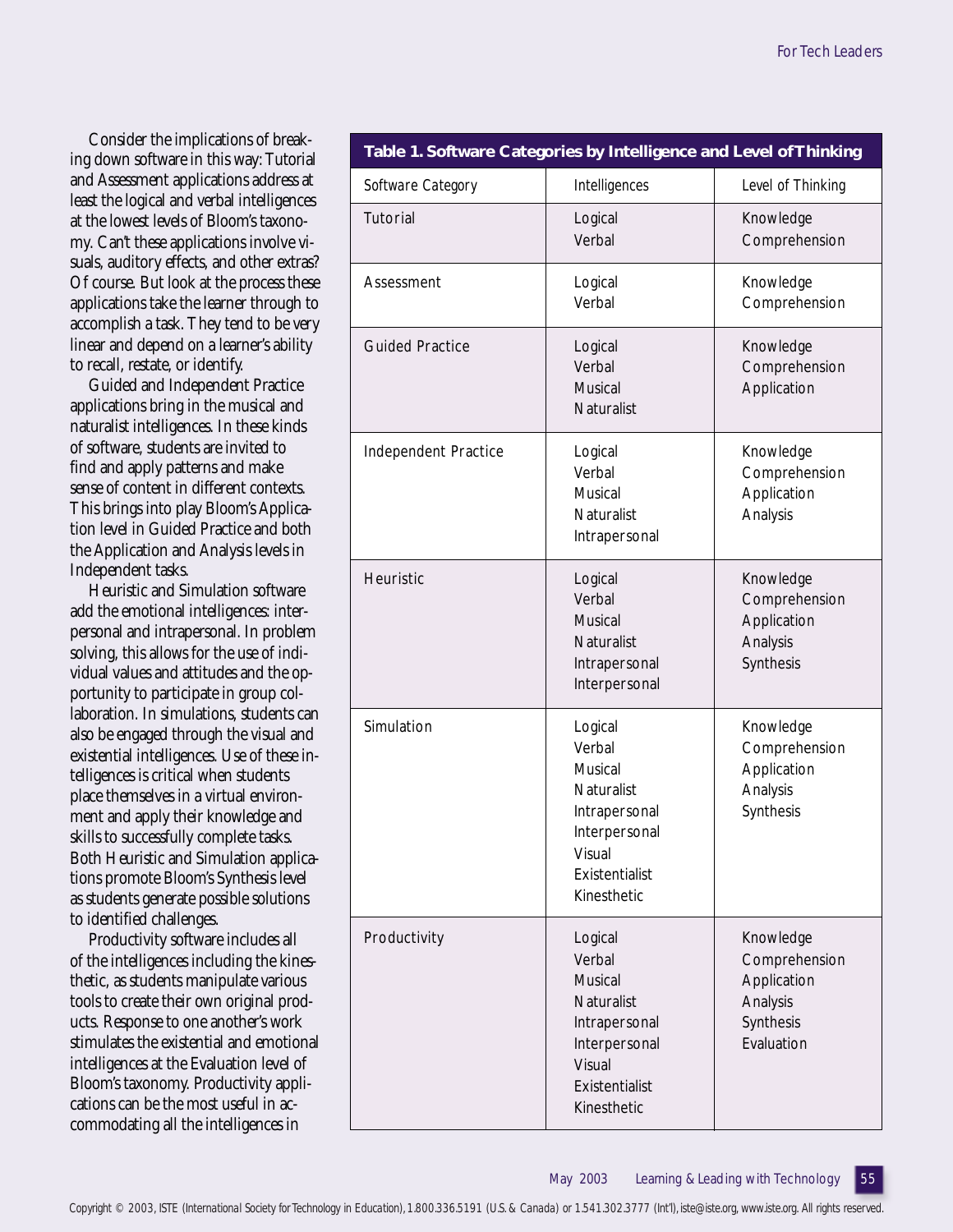### For Tech Leaders

*Verbal/Linguistic:* Traditionally one of the heavily emphasized intelligences in the classroom. It has been valued because it matches the way we traditionally have taught: lecture, recitation, textbooks, and board work. It includes the ability to express oneself orally and in writing, as well as the ability to master foreign languages.

*Logical/Mathematical:* Also highly valued in traditional instruction. It is not simply the intelligence of mathematics but of logic and reasoning. This intelligence allows us to be problem solvers. It seeks structure in the learning environment and thrives on sequenced, orderly lessons. In the traditional classroom, students are asked to conform to the teacher's instructional approach, and this intelligence allows them to do so.

*Visual/Spatial:* Provides for spatial reasoning through the use of charts, graphs, maps, tables, illustrations, art, puzzles, costumes, and many other materials. As educators, we are instinctively aware of this intelligence. The visual/spatial intelligence allows students to picture ideas and solutions to problems in their minds before they are able to verbalize them or put them into practice.

*Bodily/Kinesthetic:* The intelligence of active learning. The kinesthetic intelligence is promoted through fine and gross motor activities, such as manipulative learning centers, science labs, active games, and dramatic improvisations. Students with a strong bodily/kinesthetic intelligence may tend to seem overactive in the traditional classroom, but they thrive in hands-on learning environments.

*Musical/Rhythmic:* The intelligence of patterns, including songs, poetry, instruments, environmental sounds, and response to rhythms. By picking up the patterns in different situations, learners are able to make sense of their environment and adapt successfully. Note that this is not exclusively an auditory intelligence; it can include all kinds of patterns.

*Intrapersonal:* The intelligence of feelings, values, and attitudes. The intrapersonal intelligence helps the learner make an affective connection with the curriculum. Children who ask, "Why do I need to learn this?" or "Is this policy fair?" are exercising their intrapersonal intelligence. It is the part of us that expects learning to be meaningful.

*Interpersonal:* The intelligence that provides for social learning in all its forms. Interpersonal intelligence requires social interaction in order to make sense of learning. Students with a strong interpersonal tendency may have been labeled "too talkative" in the traditional classroom. They thrive in cooperative groups where they work with partners, and even in whole-group instruction where they are free to ask, discuss, and understand.

*Naturalist:* The intelligence of categories and hierarchies. While the naturalist intelligence does include the study of plants, animals, and other sciences, consider the processes that these disciplines promote: classification, categorization, and hierarchical frameworks. Biologists, botanists, zoologists, archaeologists, and geologists have been classifying and categorizing for centuries by using their naturalist intelligence.

*Existential:* The human response to being alive in all ways. It can include aesthetics, philosophy, and religion and emphasizes the classical values of beauty, truth, and goodness. The existential intelligence allows students to see their place in the big picture, be it in the classroom, community, world, or universe. Gardner is still not satisfied that he has enough physiologic brain evidence to conclusively establish this as an intelligence, but he has been considering establishing it as the ninth intelligence. I am including it here for the purposes of our discussion. After all, who has not observed this intelligence in their classroom?

*Figure 1. MI overview. Reprinted from* Multiple Intelligences and Instructional Technology: A Manual for Every Mind, *copyright © 2002, ISTE.*

your classroom, because your students can use productivity applications according to their own unique distribution of the intelligences.

Of course, the identified intelligences stimulated by any software are dependent on the context in which an application is used. A tutorial application can be used to stimulate a number of intelligences if it is used in consort with other instructional tasks. Likewise, a productivity tool can be used as minimally as a word processor stimulating the verbal intelligence to show student understanding of vocabulary words at the Knowledge level. Context is the defining standard in evaluating and selecting software. The categories I have suggested here are meant in general terms only and can be modified based on your particular instructional technology practices.

On the other hand, there is a temptation to be all-inclusive in matching software to learner. If you sit there and think about it long enough, any strategy or application can accommodate any level of thinking or intelligence with enough contortions and forced connections. Bloom and Gardner describe human cognition in its natural state as it actually functions within the learner. The connections we make to

*Knowledge:* Define terms from rote memory

*Comprehension:* Complete a task and explain how he or she did so

*Application:* Select appropriate methods to solve problems and implement them effectively

*Analysis:* Solve problems and explain how he or she did so

*Synthesis:* Employ learned processes in a new or unique context

*Evaluation:* Select the best solution to a problem based on established criteria

*Figure 2. Overview of Bloom's Taxonomy of Educational Objectives.*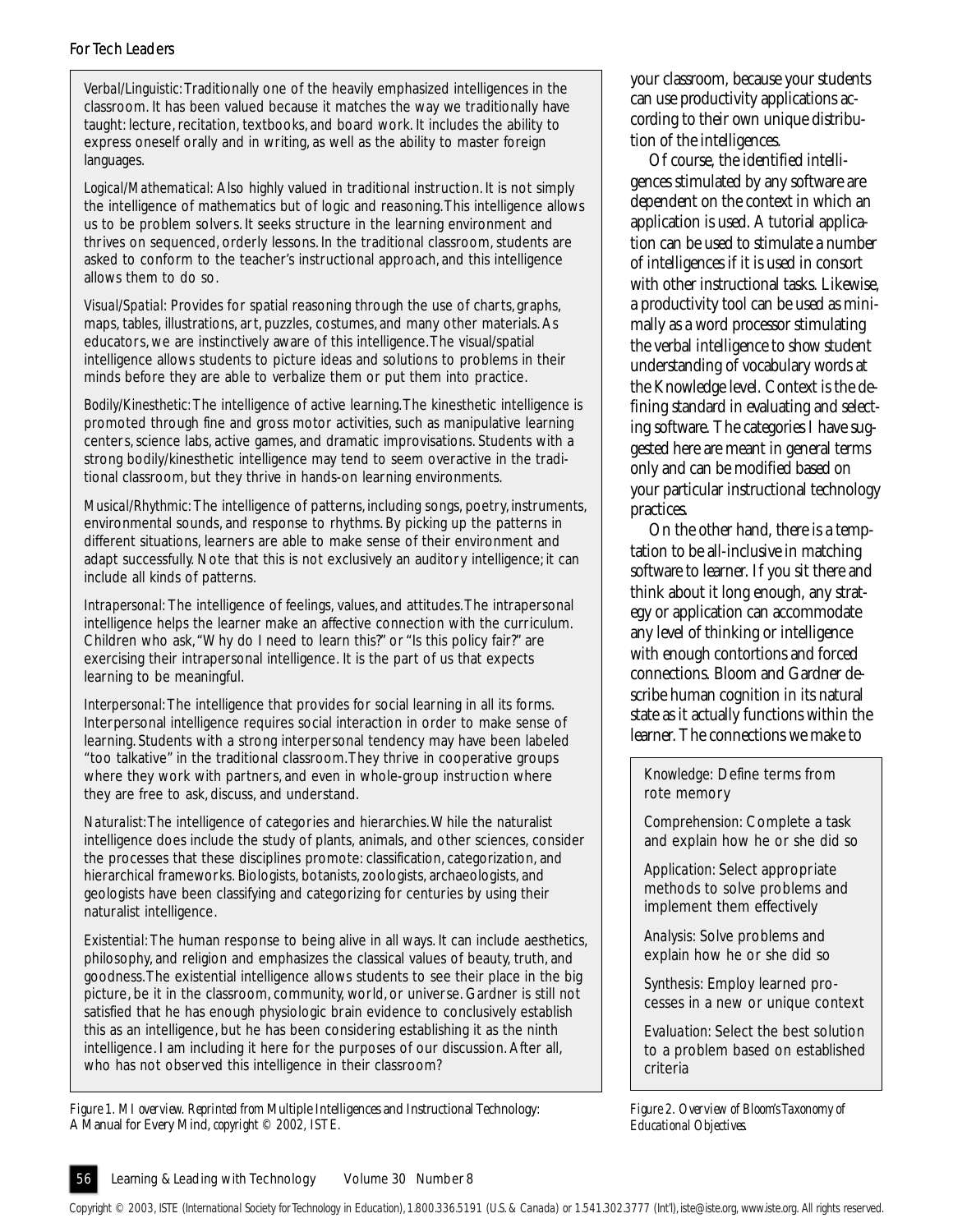the intelligences should be just as natural and logical; not forced or contrived. If you're going to force connections to the intelligences so that you can claim your instruction is all-inclusive, you're only making the effort to justify the way you've always taught. Why bother? Once you start down the road of putting the learner first in instruction, you make an implicit commitment to yourself to be honest, to be open to new possibilities, and to be willing to change.

### **Inventorying Your Software**

The best way to know what software you have and how it is used is to take a software inventory. Get a master list of software library titles and plug them into a table that considers each application by Gardner's MI model (Table 2).

It is important to only check off those intelligences that are primarily stimulated by each application's affordances. Accelerated Reader, for example, primarily stimulates the verbal and logical intelligences through its emphasis on reading comprehension and its multiple choice quiz format. TimeLiner, on the other hand, stimulates the logical and visual intelligences through its time line features, the musical intelligence through the patterns one can pick up by interacting with a time line, and the naturalist intelligence through the different kinds of categories and hierarchies you can create using this software. Certainly Kid Pix could have a logical or interpersonal component to it if the lesson is designed to accommodate those specific intelligences, but that isn't what you're evaluating in an inventory. The point is to determine the intelligences each application supports on its own merits *before* instruction takes place. In completing an MI software inventory, you can identify those intelligences that need to be considered in future software purchases.

Another way to evaluate software is through its Content, Interface, Design, and Documentation features. (*Editor's note:* Read more about these evaluation criteria in the supplements at www.iste. org/LL/.)

#### **Getting Peer Recommendations**

Often, you will want to know which software titles have already been classroom tested and are the popular choice of teachers for instructional use. To this end, I have pulled together a listing of software applications by intelligence that have been rated the best by educators from around North America. Table 3 provides an example, and the full list is included in the supplements at www.iste.org/LL/.

### **Using Software in the Classroom**

Regardless of the titles you select for instruction, the proof comes in the way they are used in instruction. A software application should not be an end to it-

Of course, the identified intelligences stimulated by any software are dependent on the context in which an application is used.

self. It should be part of a larger instructional approach that will help address a variety of intelligences in your classroom. This means you will want to set up the context for using the software before introducing it to students and provide follow-up activities that extend and enrich the learning experiences it provides. This practice of offering presoftware activities, then learning experiences with the software, and following up with post-software experiences that allow for accommodation of multiple intelligences will be referred to here as the PEP model (Pre-software, Experience, Post-software). It can come in many shapes and sizes, but the intent is always the same: to infuse the technology into your instruction so thoroughly that it becomes a vital piece in the learning process.

Consider Accelerated Reader. It's quite easy to have the software in place and tell your students to read books and take quizzes, relying on the software to keep track of each student's performance. But that leaves Accelerated Reader as an extraneous task in your classroom that exists on its own without any true tie-in to the meaningful learning you want to provide for your students each day. However, placing Accelerated Reader in the PEP model suddenly provides for all kinds of connections into your curriculum.

*Pre-software.* Identify a monthly genre to read. Discuss the characteristics of the genre and have your librarian put Accelerated Reader titles that fit this genre on loan to your classroom for your students. Work with students to

| Table 2. Software Inventory by Intelligence |        |         |        |             |         |               |               |            |                |
|---------------------------------------------|--------|---------|--------|-------------|---------|---------------|---------------|------------|----------------|
|                                             | Verbal | Logical | Visual | Kinesthetic | Musical | Intrapersonal | Interpersonal | Naturalist | Existentialist |
| Accelerated<br>Reader                       |        |         |        |             |         |               |               |            |                |
| Kid Pix                                     |        |         |        |             |         |               |               |            |                |
| <b>TimeLiner</b>                            |        |         |        |             |         |               |               |            |                |
| Oregon Trail                                |        |         |        |             |         |               |               |            |                |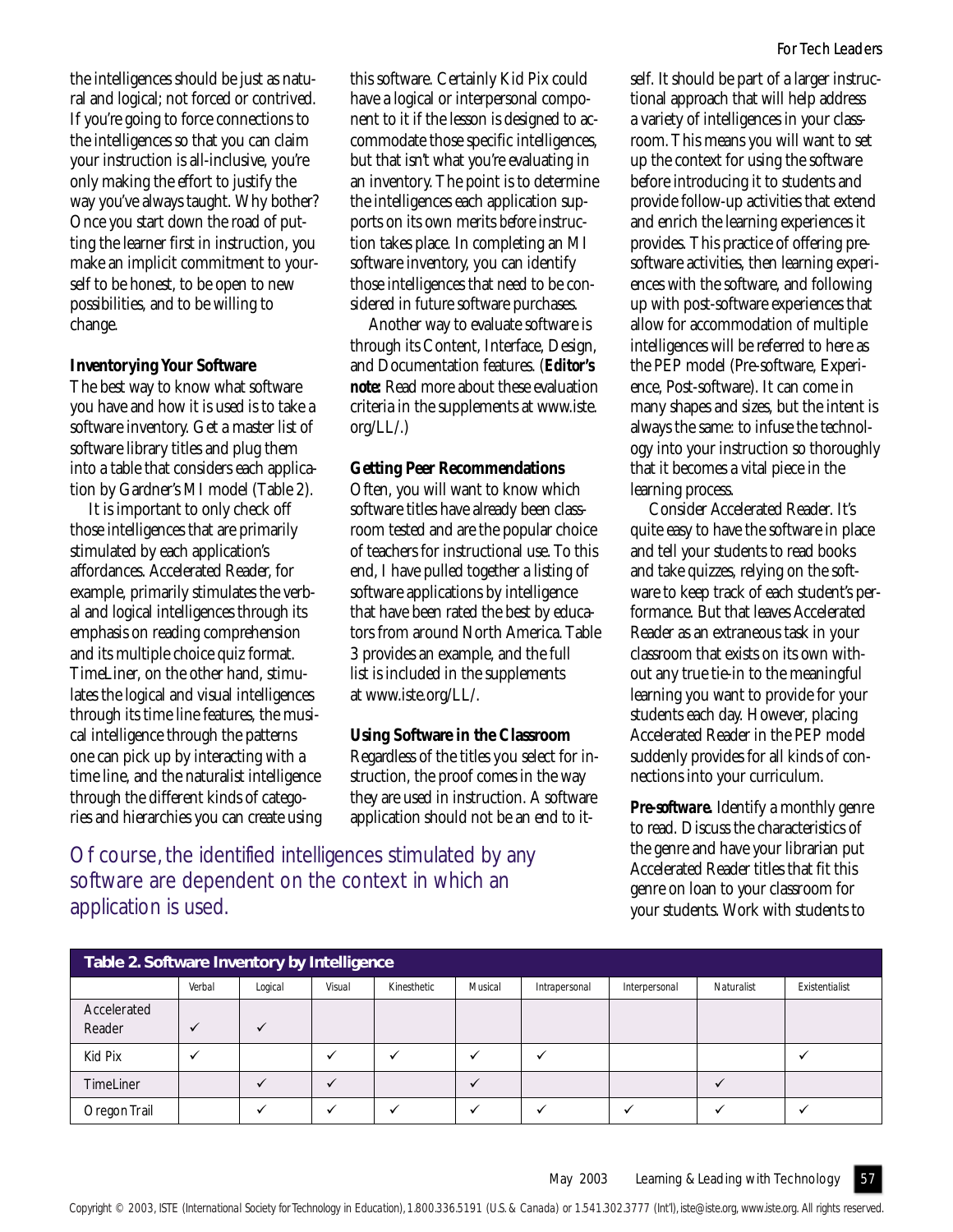| Table 3. Sample List of Software Grouped by Intelligence |                          |                                               |  |  |  |
|----------------------------------------------------------|--------------------------|-----------------------------------------------|--|--|--|
| Intelligence                                             | Applications             | Information                                   |  |  |  |
| Musical/Rhythmic                                         | Cubase                   | www.steinberg.net/products/ps/cubase/mac/vst/ |  |  |  |
|                                                          | Finale                   | www.codamusic.com/coda/                       |  |  |  |
|                                                          | Introduction to Patterns | http://sunburst-store.com/ (search by title)  |  |  |  |

| Table 4. PEP Activities for Accelerated Reader |                                     |                                            |  |  |  |  |
|------------------------------------------------|-------------------------------------|--------------------------------------------|--|--|--|--|
| Pre-software                                   | Experience                          | Post-software                              |  |  |  |  |
| Identify genre                                 | Read books in the genre             | Design original Accelerated Reader quizzes |  |  |  |  |
| Identify cumulative activity                   | Complete Accelerated Reader quizzes | Pass out Accelerated Reader points         |  |  |  |  |

plan a cumulative activity at the end of the month that will celebrate this genre. Perhaps the videotaping of booktalks or asking each student to dress as a character from a specific book in the genre would be appropriate. Students might even like designing their own Accelerated Reader quizzes for a book of their choice.

*Experience.* Have students select titles from the classroom collection of the genre and complete Accelerated Reader quizzes as they are done. Continue studying the genre in class.

*Post-software.* Complete the culminating task you and the class agreed upon at the beginning of the month. Pass out Accelerated Reader certificates indicating the points each student earned during the process. Review the genre and offer an extension activity in which groups of students work on writing their own stories in the format of the genre.

Table 4 shows how a decidedly verbal and logical software application became easily adaptable for a variety of intelligences simply because the teacher made the decision to plan using PEP.

The unit plan included in the supplements online at www.iste.org/ LL/ provides an example of software use in the classroom. Susan Mannas of St. Theresa School in Austin, Texas, uses applications within the context of a larger unit to provide for rich, meaningful learning for her fifth graders

across the range of intelligences that naturally function in the classroom.

It is the context in which you use software that determines its effectiveness. Integrating a software application into instruction can be so seamless a part of the process that students naturally make use of it in learning and demonstrating understanding. By considering the orientation to learning that a software application supports, educators can more effectively evaluate and select software titles that will optimally, effectively promote learning. Use the rubric in the online supplements to evaluate software.

### **Resources**

- Gardner, H. (1991). *Multiple intelligences: Theory into practice.* New York: Basic Books.
- Gardner, H. (1991). *The unschooled mind: How children think and how schools should teach.* New York: Basic Books.
- Gardner, H. (1999). *The disciplined mind.* New York: Simon & Schuster.
- Gardner, H. (1999). *Intelligence reframed.* New York: Basic Books.
- McKenzie, W. (2002). *Multiple intelligences and instructional technology—A manual for every mind*. Eugene, OR: ISTE.
- NETS Project. (2000). *National Educational Technology Standards for Students—Connecting curriculum and technology.* Eugene, OR: ISTE.
- Vaille, J. A. (Ed). (1998). *Guidelines for the evaluation of instructional technology resources.* Eugene, OR: ISTE.

### **References**

Bloom B. S., & Krathwohl, D. R. (1956). *Taxonomy of educational objectives: The classification of educational goals, by a committee of college and*

*university examiners. Handbook I: Cognitive domain.* New York: Longmans, Green. Gardner, H. (1983). *Frames of mind.* New York: Basic Books.



*Walter McKenzie is a teacher, trainer, and consultant who has been incorporating technology and multiple intelligences theory into instruction over the past decade. He serves as chair for the Department of Instruc-*

*tion at Connected University and is an instructional technology coordinator for the Arlington (Virginia) Public Schools. Thirty years ago, Walter's use of educational technology was the instructional television programming his sixthgrade teacher brought into the classroom.*



*Don Hall,* L&L's *For Tech Leaders column editor, is the executive director for information technology with the Kent (Washington) School District. He also currently serves as vice president for ISTE's SIGTC.*

*He previously held leadership roles within the General Electric Corporation, Kentucky Department of Education, and other public-sector organizations. Today, Don is a published author and veteran conference presenter, but 30 years ago he was exploring the wonders of fifth grade and an emerging technology called the calculator.*



Use your multiple intelligences to respond to this article by taking the *L&L* reader

survey. You may even win a fabulous prize! See p. 5 for details.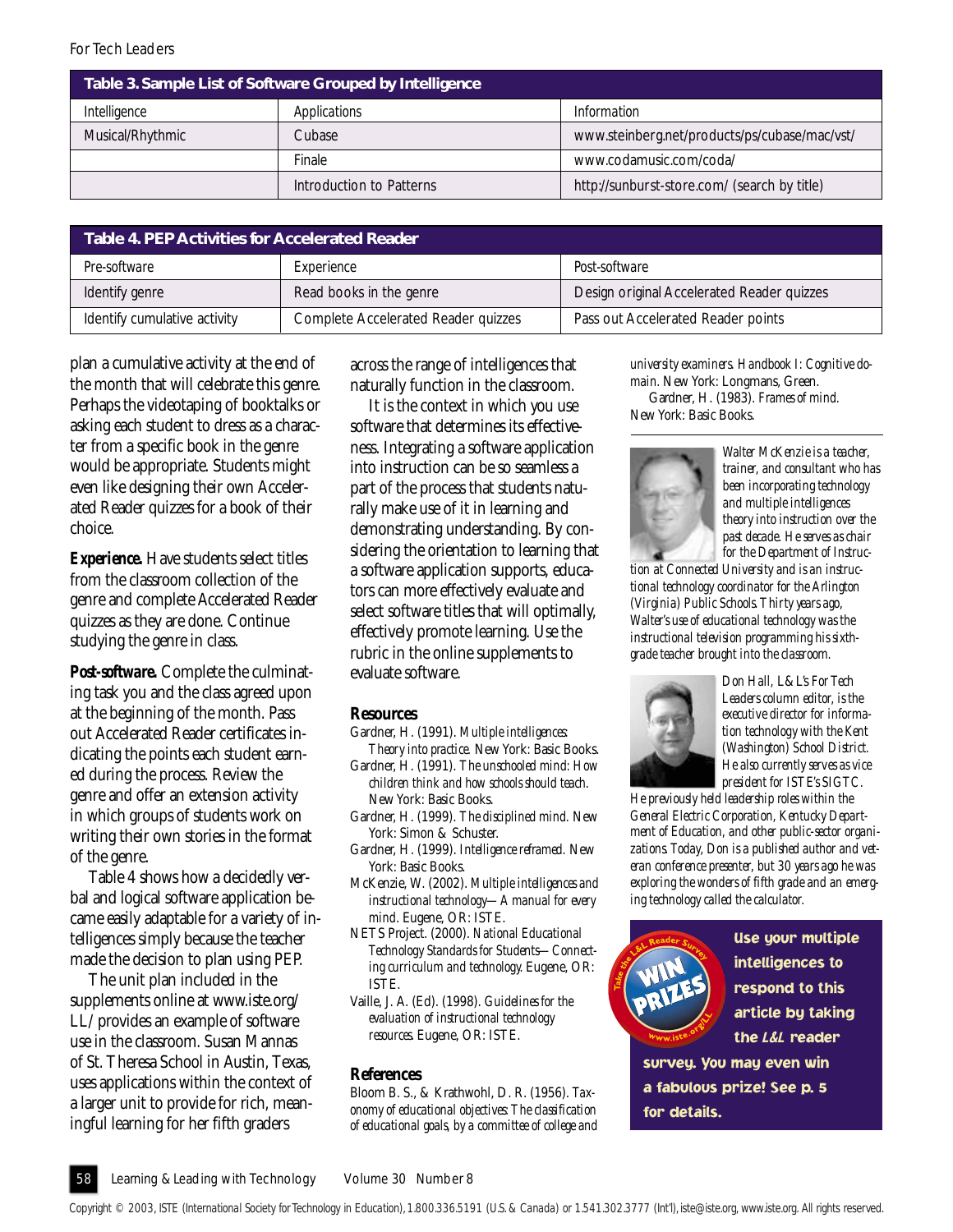### *Evaluation Criteria*

In examining software, consider these probing questions to help you identify strengths and weaknesses. They are broken down into four categories: Content, Interface, Design, and Documentation. In each case, you are invited to evaluate software by a number of criteria, including the ways in which it may accommodate multiple intelligences.

### **Content**

- Do the objectives stated in the software go beyond the lower-level thinking skills? In other words, is it just skill, drill, and recall, or are students challenged to use the material in new and different ways to practice mastery?
- Does the content addressed in the software lend itself to uses across the curriculum? For example, does a mathematics application solely address an isolated math skill or does it have applications in other areas of your curriculum?
- Does this content tend to lend itself to the perspective of several different intelligences? Is it strictly a linear, logical application, or can visual and existential learners appreciate its content too?
- Is the content adaptive to different intelligences, even those not addressed in the software itself? What are the possibilities for extending the content and skills in the application into other classroom activities?
- Do explanations, definitions, and directions accommodate different intelligences? Is there more than one way to learn in the application, or will it be optimal only for verbal or logical learners?

### **Interface**

- Does the software intuitively adapt to different intelligence strengths? Can the application make adjustments based on the kinds of input it receives from students, or does it simply track ability level?
- Are there visual, auditory, and kinesthetic components to the software? Will students be able to navigate with ease through a variety of different kinds of prompts, or do they tend to be strictly visual? Are there alternative ways to interact with the software aside from the mouse and keyboard?
- Do the support and help functions accommodate students of different intelligences? When students look for assistance within the application itself, is it always verbal or logical or are there examples for kinesthetic and naturalist learners, too? Are there opportunities for the naturalist intelligence to be stimulated through strong organization of support materials and the kinesthetic intelligence to be accommodated through direct manipulation of the help interface?
- Do the metaphors used to explain software functions address varied intelligences? Are there only icons and buttons, or are there familiar contexts such as storybooks, playgrounds, neighborhoods, and families?
- Is navigation throughout the software global and open-ended rather than linear and skill based? Do students have lots of choices, and can they make them in any order they choose without hindrance?

### **Design**

- Is the software interactive and responsive to student input? Do intelligences become activated through student input and responses? Does the application make ability-level adjustments based on student progress on previous tasks? Are student preferences taken into consideration as the application tracks them?
- Does it provide for a variety of intelligences? Are there multiple ways to successfully accomplish tasks in the application, or must everyone use the same strategies and orientation?
- Is there evidence of scaffolding to support the learner as they strengthen less developed intelligences? Does the application provide support for students who may not feel as confident or comfortable completing certain kinds of tasks because of their personal distribution of intelligences?
- Are there ways to extend the learning experience from the software into the classroom? Can you adapt the application's instructional strategies into classroom lessons that will reinforce what students are practicing?
- If assessment takes place, does it match the intelligences used in instruction? If there is testing and/or record keeping of skill mastery, does it provide assessment tasks that use the same intelligences targeted in the instructional tasks provided by the application?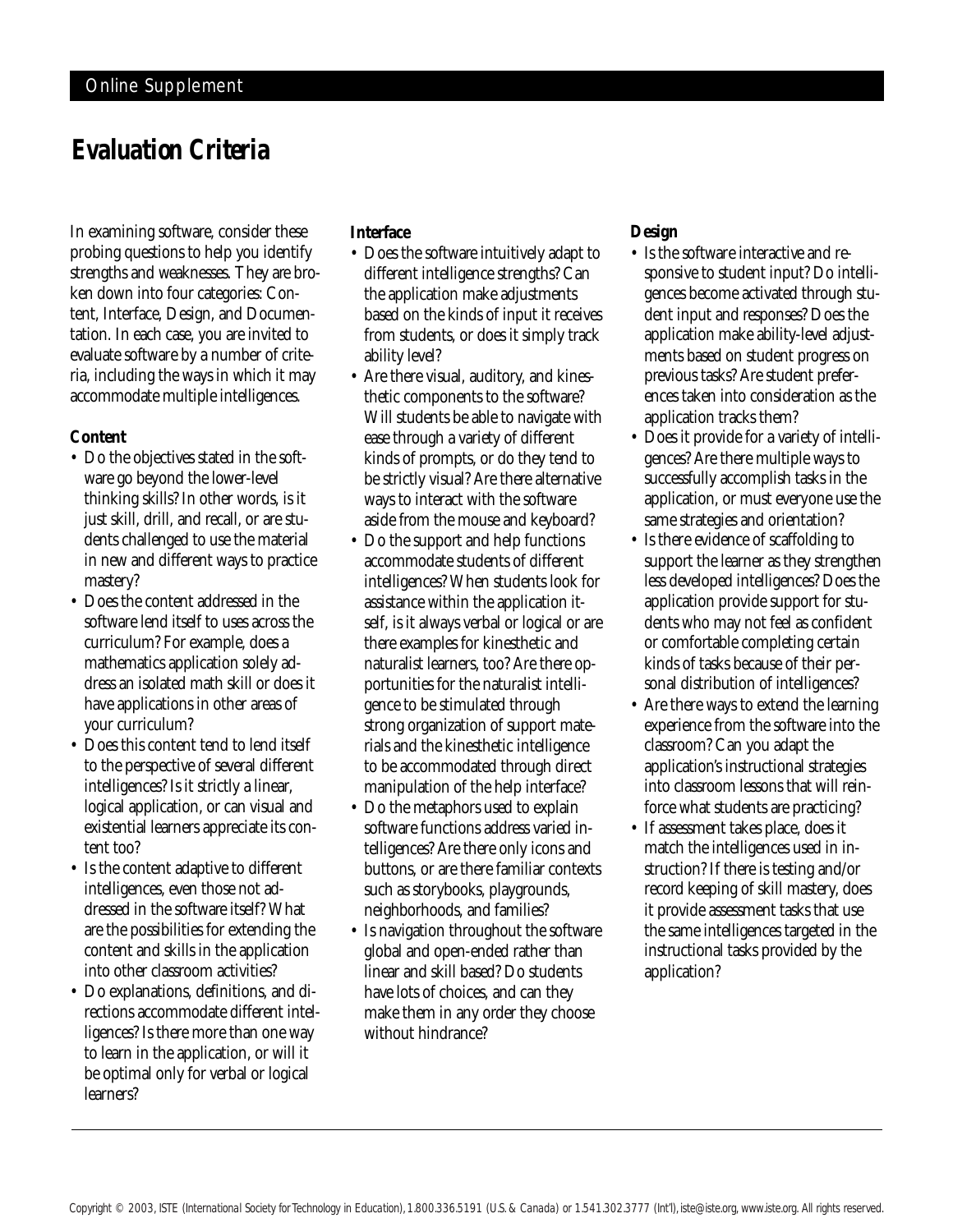### **Documentation**

- Do the manual and teacher support materials address different intelligences? Is there explicit treatment of different student orientations to learning in the support materials that come with the application?
- Do the manual and teacher support materials acknowledge higher-order thinking skills? Are there synthesis and evaluation tasks included at the higher end of the applications learning activities?
- Are there extension activities included that can help address additional intelligences beyond the limitations of the software? Does the documentation include lesson plans and/or activity sheets that can help you transfer digital experiences into classroom activities?
- Are there recommended resources you can use to further enrich and extend use of the software across the intelligences? These can include online activities, print materials, and even additional software titles.
- Are there suggestions for alternative assessment tasks? If the application tends to provide verbal and logical assessment tasks, does the documentation also suggest other ways to assess student learning?

Of course, many software companies are not yet addressing the distribution of intelligences across a student population, so you probably will not see specific references to intelligences in software documentation, per se. But with your own multiple intelligence awareness, you can identify the elements of well-designed software that accommodate multiple intelligences no matter how the publisher packages them.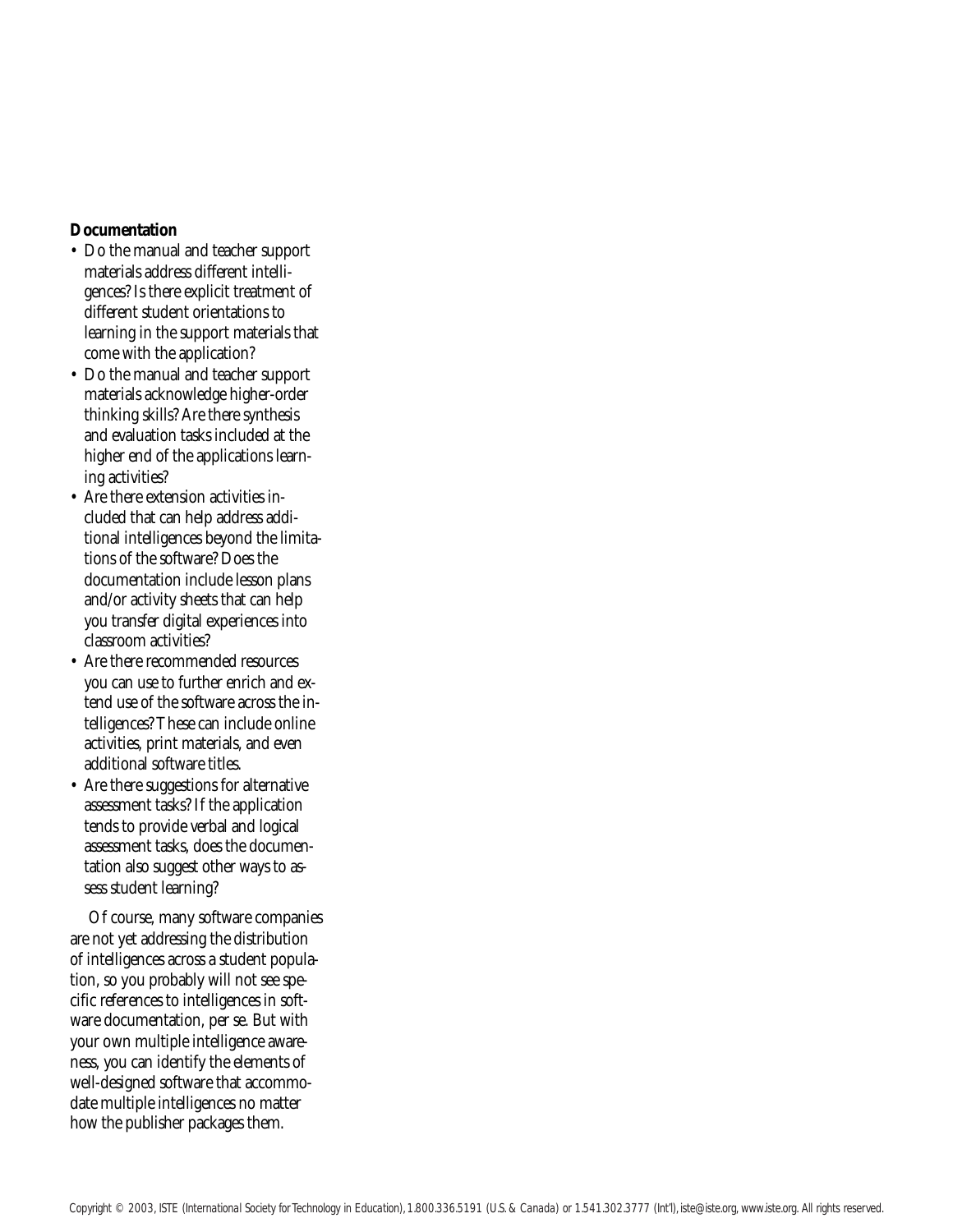### *Software Recommendations by Intelligence*

Thanks to the members of the following lists and groups who submitted titles for consideration for inclusion in this listing:

- California Educational Computing Consortium:<http://www2.sanjuan.edu/preview.guide/cecc.html>
- Connected Teacher mailing list:<http://connectedteacher.classroom.com/listserv/subscribe.asp>
- Early Childhood Educator's list:<http://www.ume.maine.edu/ECEOL-L/listserv.html>
- Lesley University:<http://www.lesley.edu>
- National Association for the Education of Young Children's list (for members only): <http://www.naeyc.org/affiliates/interest-forums.asp>
- The Snorkel Tech Coordinators List:<http://www.thesnorkel.org/people.htm>

| Intelligence       | Applications                                                                     | Information                 |
|--------------------|----------------------------------------------------------------------------------|-----------------------------|
| Bodily/Kinesthetic |                                                                                  |                             |
| Existentialist     |                                                                                  | trudys_time_place.jhtml     |
| Interpersonal      | Minnesota Multiphasic Personality Inventory  http://www.psychscreen.com/p310.htm | productdetail.asp?PS=CHOCHO |
| Intrapersonal      |                                                                                  |                             |
|                    |                                                                                  | millies_math_house.jhtml    |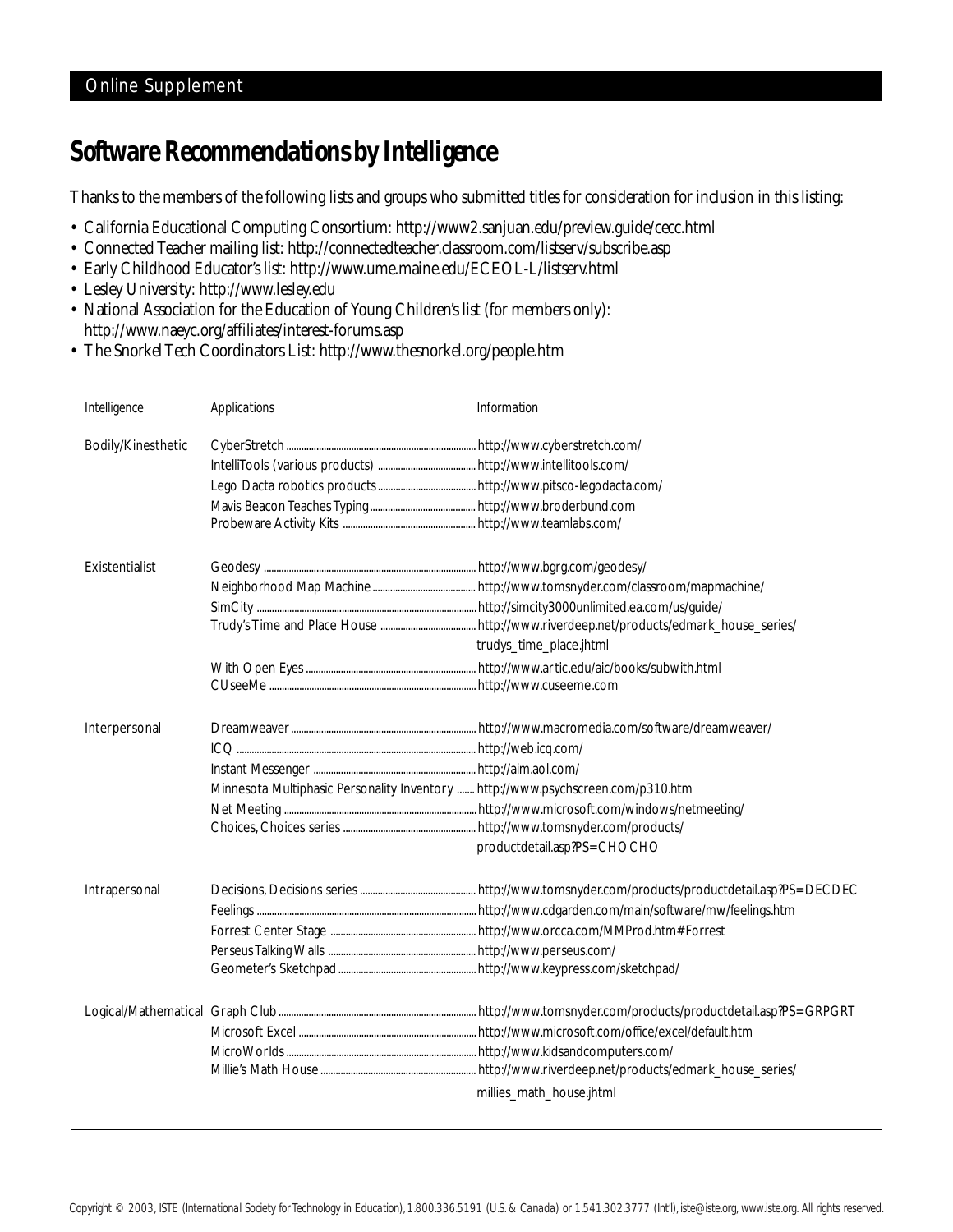|                   | Pre-Algebra World, Algebra World, |                                              |
|-------------------|-----------------------------------|----------------------------------------------|
|                   |                                   |                                              |
|                   |                                   |                                              |
|                   |                                   |                                              |
|                   |                                   |                                              |
|                   |                                   |                                              |
|                   |                                   |                                              |
| Musical/Rhythmic  |                                   |                                              |
|                   |                                   |                                              |
|                   |                                   |                                              |
|                   |                                   |                                              |
|                   |                                   |                                              |
|                   |                                   |                                              |
| <b>Naturalist</b> |                                   |                                              |
|                   |                                   | dynamicproduct.html?uid=\$uid&key=\$key&id=6 |
|                   |                                   |                                              |
|                   |                                   |                                              |
|                   |                                   |                                              |
|                   |                                   |                                              |
|                   |                                   |                                              |
|                   |                                   | sammys_science_house.jhtml                   |
|                   |                                   |                                              |
|                   |                                   |                                              |
|                   |                                   |                                              |
| Verbal/Linguistic |                                   |                                              |
|                   |                                   | baileys_book_house.jhtml                     |
|                   |                                   |                                              |
|                   |                                   |                                              |
|                   |                                   |                                              |
|                   |                                   |                                              |
|                   |                                   |                                              |
|                   |                                   |                                              |
|                   |                                   |                                              |
| Visual/Spatial    |                                   |                                              |
|                   |                                   |                                              |
|                   |                                   |                                              |
|                   |                                   |                                              |
|                   |                                   |                                              |
|                   |                                   |                                              |
|                   |                                   |                                              |
|                   |                                   |                                              |
|                   |                                   |                                              |
|                   |                                   |                                              |
|                   |                                   |                                              |
|                   |                                   |                                              |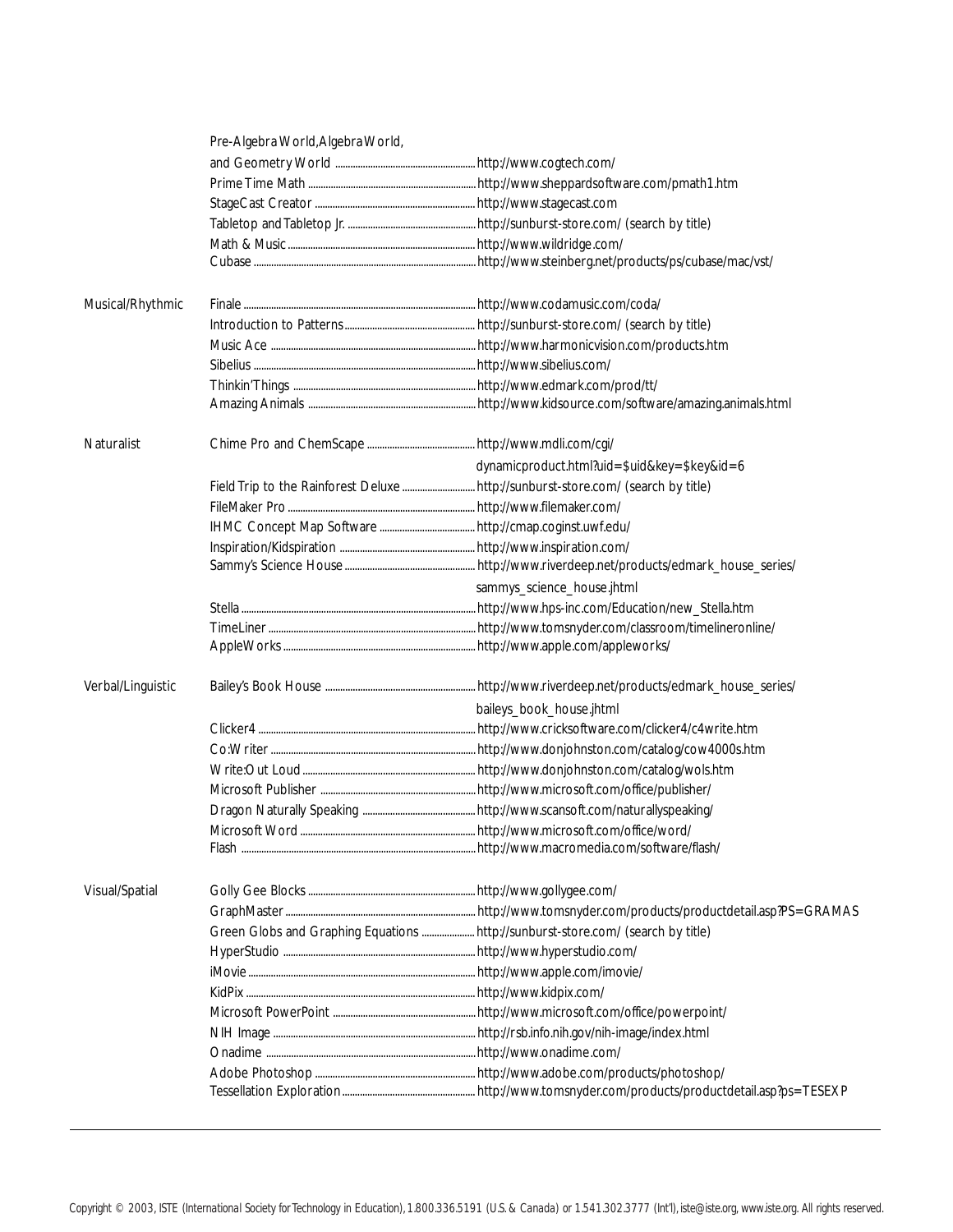### *Unit Plan Created by Susan Mannas, St. Theresa School, Austin, Texas.*

Lesson Title: Multimedia Presentation on Animal Dissection

Teacher: Susan Mannas

Subject(s): Science

Date: September–October

Time: 14 45-minute periods

Objective(s): Each fifth-grade student will create and share a multimedia presentation comparing and contrasting the four animals they dissected in science class.

Intelligences: Verbal, Musical, Logical, Naturalist, Interpersonal, Visual, Intrapersonal

Hardware/Software: Computer, scanner, CD burner, HyperStudio, Internet Explorer, Word, Inspiration

NETS•S 5 Students use technology tools to process data and report results.

Materials: Science binder with dissection information, Internet resources sheet, grading rubric

Intelligences: Verbal, Visual, Logical, Musical, Naturalist, Intrapersonal

### Procedures

*Pre-lesson:* Students spent several months participating in dissections of four different animals: worm, grasshopper, starfish, and squid. They took many notes as they learned about these animals. A colleague and I created a rubric that cited the information to be included in the presentation. Students spent time learning how HyperStudio works prior to this assignment, as well.

| Lessons                                                                                                                                                                                                                                                                                                                                                                                                                       |                                                                                              |
|-------------------------------------------------------------------------------------------------------------------------------------------------------------------------------------------------------------------------------------------------------------------------------------------------------------------------------------------------------------------------------------------------------------------------------|----------------------------------------------------------------------------------------------|
| Day 1: Go over rubric.                                                                                                                                                                                                                                                                                                                                                                                                        | Intelligences: Visual, Logical, Verbal, Naturalist                                           |
| Days 2-4: Build skeleton pages, work on organization of<br>stack and navigational buttons                                                                                                                                                                                                                                                                                                                                     | Intelligences: Visual, Logical, Verbal, Naturalist                                           |
| Days 2-10: Students build their stacks including the<br>topics from the rubric.                                                                                                                                                                                                                                                                                                                                               | Intelligences: Verbal, Musical, Logical, Naturalist,<br>Interpersonal, Visual, Intrapersonal |
| Day 4: Introduce Web sites to collect graphics from. Teach<br>how to ask Webmaster for permission to use the graphics,<br>cite their references under the image they used, and to<br>include it on their "credits" page.                                                                                                                                                                                                      | Intelligences: Visual, Verbal, Logical                                                       |
| Day 5: Scan in "squid ink" pictures (When the students<br>dissected the squid, some of the squid still had ink in them.<br>The students were allowed to create pictures with this ink.<br>We then scanned them and placed them in a shared folder<br>so they could include these pictures in their projects.)                                                                                                                 | Intelligences: Visual, Naturalist                                                            |
| Day 11: Students are reminded to check their stacks to<br>make sure they have included the areas on the rubric and<br>to check their navigation. At this point, they are allowed to<br>add sound to their stacks. (I have learned from experience<br>that if students are allowed to add sound as they go, some<br>students won't get the "meat" of their project done. They<br>will spend the whole time focusing on sound.) | Intelligences: Musical                                                                       |
| Day 12: Finishing touches.                                                                                                                                                                                                                                                                                                                                                                                                    | Intelligences: Intrapersonal                                                                 |
| Days 13-14: Presentations (The two presentation days will<br>be scheduled with the classes involved and parents will also<br>be invited to view their child's work. A class CD will be<br>burned with the presentations and used in the library<br>as a reference source.                                                                                                                                                     | Intelligences: Interpersonal, Visual                                                         |
| Assessment: Grading rubric.                                                                                                                                                                                                                                                                                                                                                                                                   | Intelligences: Spatial, Logical, Verbal, Visual, Naturalist                                  |

*Copyright © 2003, ISTE (International Society for Technology in Education), 1.800.336.5191 (U.S. & Canada) or 1.541.302.3777 (Int'l), iste@iste.org, www.iste.org. All rights reserved.*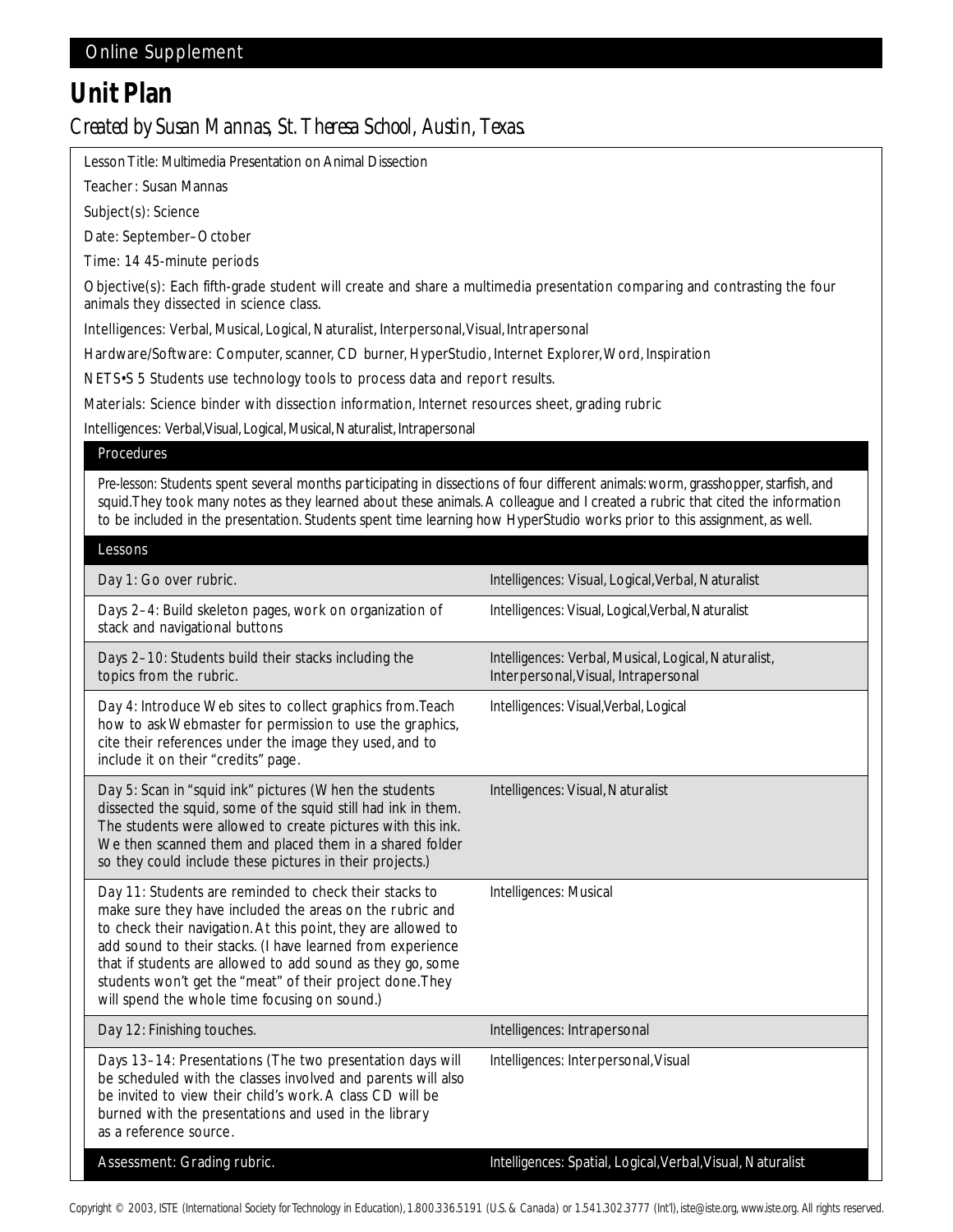## *Multiple Intelligence Software Evaluation Rubric*

|                                                                                                                                    | 1<br>Not Evident | 2<br><b>Attempted But</b><br>Not Successful | 3<br><b>Present But Needs</b><br>Improvement | 4<br>Present<br>and Effective | 5<br><b>Beyond Needs</b><br>of Most Users |
|------------------------------------------------------------------------------------------------------------------------------------|------------------|---------------------------------------------|----------------------------------------------|-------------------------------|-------------------------------------------|
| Design<br>The learner is able to move through the<br>application without repetition or confusion.                                  |                  |                                             |                                              |                               |                                           |
| The software is highly interactive. The<br>application accommodates learners based<br>on a variety of abilities and intelligences. |                  |                                             |                                              |                               |                                           |
| Activities within the program reach the<br>higher levels of Bloom's taxonomy.                                                      |                  |                                             |                                              |                               |                                           |
| The software is designed to motivate<br>learners through high-interest topics<br>and levels of success.                            |                  |                                             |                                              |                               |                                           |
| Learner responses elicit appropriate<br>feedback.                                                                                  |                  |                                             |                                              |                               |                                           |
| The software provides for guided<br>discovery through scaffolding.                                                                 |                  |                                             |                                              |                               |                                           |
| All forms of assessment closely correspond<br>to the learning objectives and intelligences<br>identified by the application.       |                  |                                             |                                              |                               |                                           |
| Total:                                                                                                                             |                  |                                             |                                              |                               |                                           |
| Content<br>Instructional objective(s) are clearly stated.<br>Content clearly maps to varied intelligences.                         |                  |                                             |                                              |                               |                                           |
| Target audience is identified.                                                                                                     |                  |                                             |                                              |                               |                                           |
| Prerequisite skills are stated explicitly.                                                                                         |                  |                                             |                                              |                               |                                           |
| Content and vocabulary are appropriate<br>for the identified audience.                                                             |                  |                                             |                                              |                               |                                           |
| Activities allow for higher-order thinking skills.                                                                                 |                  |                                             |                                              |                               |                                           |
| Content is accurate.                                                                                                               |                  |                                             |                                              |                               |                                           |
| Sequencing and navigation of content is logical.                                                                                   |                  |                                             |                                              |                               |                                           |
| Instructions are clear.                                                                                                            |                  |                                             |                                              |                               |                                           |
| The software accommodates three or more<br>intelligences through various activities.                                               |                  |                                             |                                              |                               |                                           |
| Text, images, animations, sound, video, and<br>other multimedia elements enhance<br>the content.                                   |                  |                                             |                                              |                               |                                           |
| Hyper text links are appropriate.                                                                                                  |                  |                                             |                                              |                               |                                           |
| Total:                                                                                                                             |                  |                                             |                                              |                               |                                           |